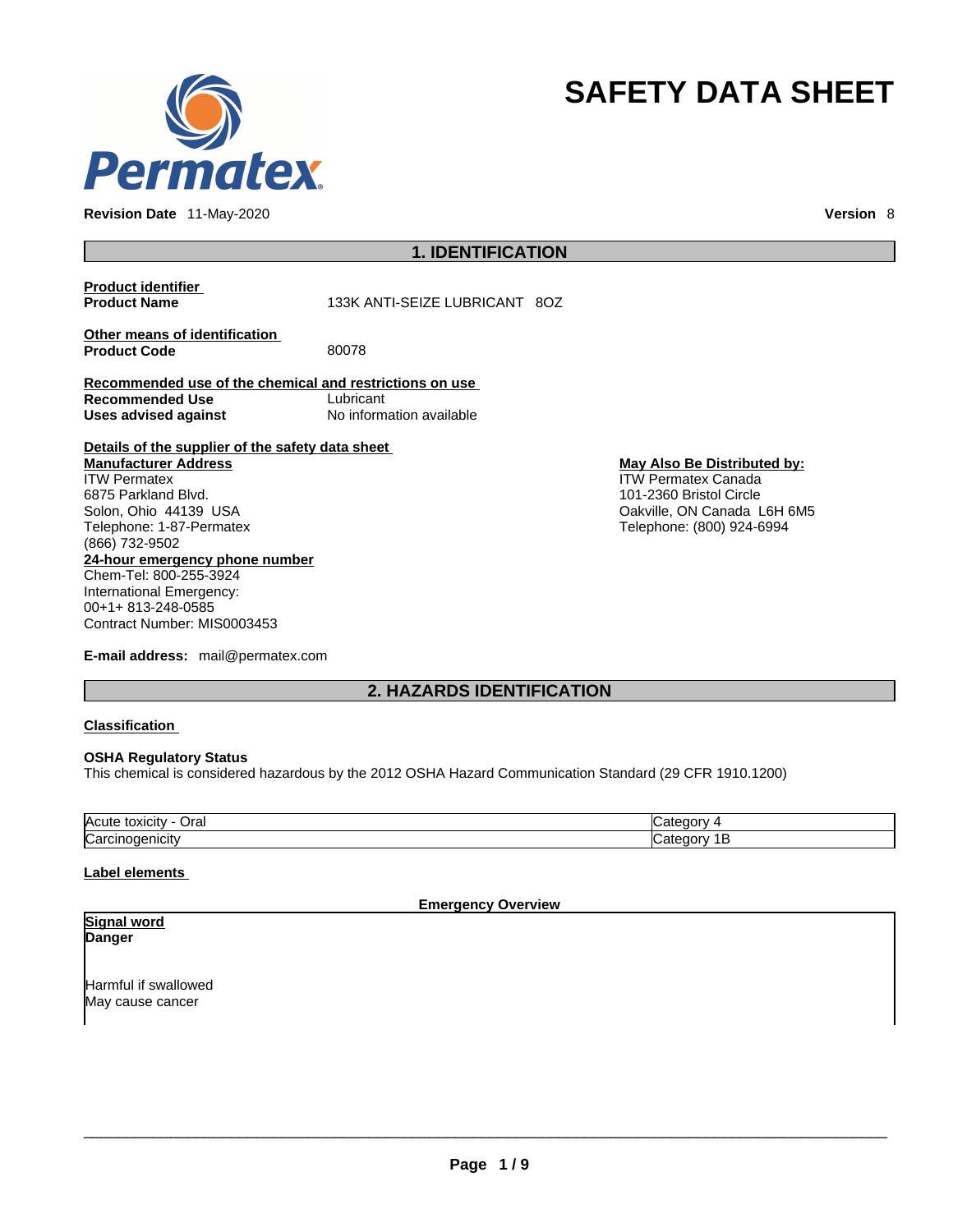

## **Precautionary Statements - Prevention**

Obtain special instructions before use Do not handle until all safety precautions have been read and understood Use personal protective equipment as required Wash face, hands and any exposed skin thoroughly after handling Do not eat, drink or smoke when using this product

#### **Precautionary Statements - Response**

IF exposed or concerned: Get medical advice/attention

IF SWALLOWED: Call a POISON CENTER or doctor/physician if you feel unwell Rinse mouth

## **Precautionary Statements - Storage**

Store locked up

**Precautionary Statements - Disposal** Dispose of contents/container to an approved waste disposal plant

#### **Hazards not otherwise classified (HNOC)**  Not applicable

**Other Information** 

May be harmful in contact with skin.

Unknown acute toxicity 0% of the mixture consists of ingredient(s) of unknown toxicity

## **3. COMPOSITION/INFORMATION ON INGREDIENTS**

| <b>Chemical Name</b>       | <b>CAS No</b> | Weight-%  |
|----------------------------|---------------|-----------|
| CALCIUM OXIDE              | 1305-78-8     | $10 - 30$ |
| GRAPHITE                   | 7782-42-5     | $10 - 30$ |
| ALUMINIUM POWDER           | 7429-90-5     | $5 - 10$  |
| PARAFFIN OILS (PETROLEUM), | 64742-71-8    | $3 - 7$   |
| CATALYTIC DEWAXED LIGHT    |               |           |

# **4. FIRST AID MEASURES**

## **Description of first aid measures**

| <b>General advice</b> | If symptoms persist, call a physician.                                                                                                                                                                                  |
|-----------------------|-------------------------------------------------------------------------------------------------------------------------------------------------------------------------------------------------------------------------|
| Eye contact           | Immediately flush with plenty of water. After initial flushing, remove any contact lenses and<br>continue flushing for at least 15 minutes. Keep eye wide open while rinsing. If symptoms<br>persist, call a physician. |
| <b>Skin contact</b>   | Immediate medical attention is not required. Wash off immediately with soap and plenty of<br>water while removing all contaminated clothes and shoes. If skin irritation persists, call a                               |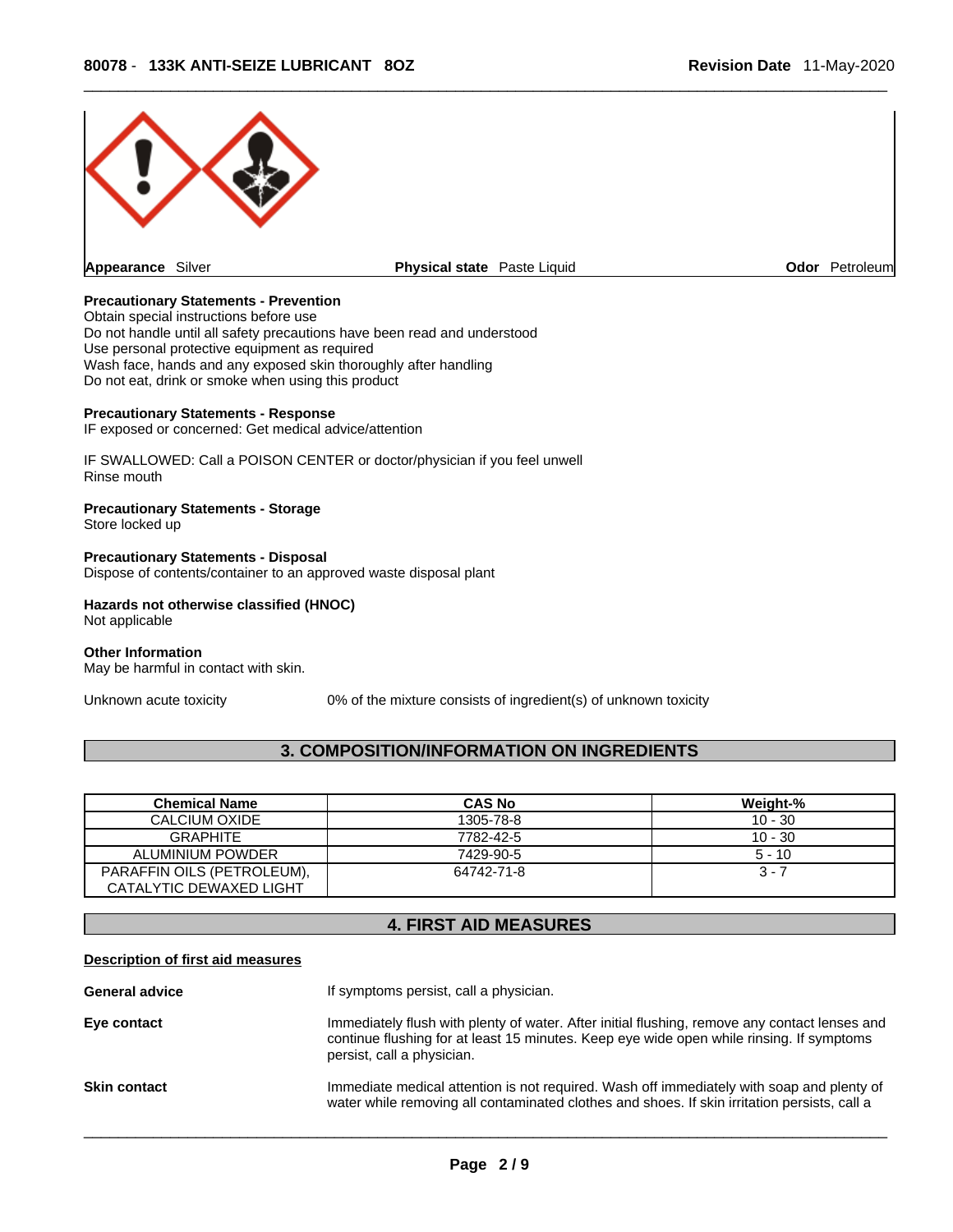|                                                                                                                     | physician.                                                                                                                                                                                                                                                                                                                     |
|---------------------------------------------------------------------------------------------------------------------|--------------------------------------------------------------------------------------------------------------------------------------------------------------------------------------------------------------------------------------------------------------------------------------------------------------------------------|
| <b>Inhalation</b>                                                                                                   | Immediate medical attention is not required. If symptoms persist, call a physician. Move to<br>fresh air in case of accidental inhalation of vapors or decomposition products.                                                                                                                                                 |
| <b>Ingestion</b>                                                                                                    | IF SWALLOWED:. Call a POISON CENTER or doctor/physician if you feel unwell. Rinse<br>mouth. Clean mouth with water and drink afterwards plenty of water. Never give anything by<br>mouth to an unconscious person. Call a physician. Do NOT induce vomiting.                                                                   |
| Self-protection of the first aider                                                                                  | Use personal protective equipment as required.                                                                                                                                                                                                                                                                                 |
| Most important symptoms and effects, both acute and delayed                                                         |                                                                                                                                                                                                                                                                                                                                |
| <b>Symptoms</b>                                                                                                     | See section 2 for more information.                                                                                                                                                                                                                                                                                            |
|                                                                                                                     | Indication of any immediate medical attention and special treatment needed                                                                                                                                                                                                                                                     |
| Note to physicians                                                                                                  | Treat symptomatically.                                                                                                                                                                                                                                                                                                         |
|                                                                                                                     | <b>5. FIRE-FIGHTING MEASURES</b>                                                                                                                                                                                                                                                                                               |
| <b>Suitable extinguishing media</b>                                                                                 | Use, Use dry chemical, Carbon dioxide (CO2), Water spray (fog), Alcohol resistant foam                                                                                                                                                                                                                                         |
| Unsuitable extinguishing media<br>Water                                                                             |                                                                                                                                                                                                                                                                                                                                |
| Specific hazards arising from the chemical                                                                          | Keep product and empty container away from heat and sources of ignition. Risk of ignition.                                                                                                                                                                                                                                     |
| <b>Explosion data</b>                                                                                               |                                                                                                                                                                                                                                                                                                                                |
| <b>Sensitivity to Mechanical Impact</b>                                                                             | None.                                                                                                                                                                                                                                                                                                                          |
|                                                                                                                     | None.                                                                                                                                                                                                                                                                                                                          |
| <b>Sensitivity to Static Discharge</b><br>Protective equipment and precautions for firefighters<br>protective gear. | As in any fire, wear self-contained breathing apparatus pressure-demand, MSHA/NIOSH (approved or equivalent) and full                                                                                                                                                                                                          |
|                                                                                                                     | <b>6. ACCIDENTAL RELEASE MEASURES</b>                                                                                                                                                                                                                                                                                          |
|                                                                                                                     | Personal precautions, protective equipment and emergency procedures                                                                                                                                                                                                                                                            |
| <b>Personal precautions</b>                                                                                         | Avoid contact with eyes and skin. Wash thoroughly after handling. Use personal protective<br>equipment as required. Evacuate personnel to safe areas. Keep people away from and<br>upwind of spill/leak. Remove all sources of ignition. Pay attention to flashback. Take<br>precautionary measures against static discharges. |
|                                                                                                                     |                                                                                                                                                                                                                                                                                                                                |
| <b>Environmental precautions</b><br><b>Environmental precautions</b>                                                | See section 12 for additional ecological information. Prevent further leakage or spillage if<br>safe to do so. Prevent product from entering drains.                                                                                                                                                                           |
| Methods and material for containment and cleaning up                                                                |                                                                                                                                                                                                                                                                                                                                |
| <b>Methods for containment</b>                                                                                      | Prevent further leakage or spillage if safe to do so.                                                                                                                                                                                                                                                                          |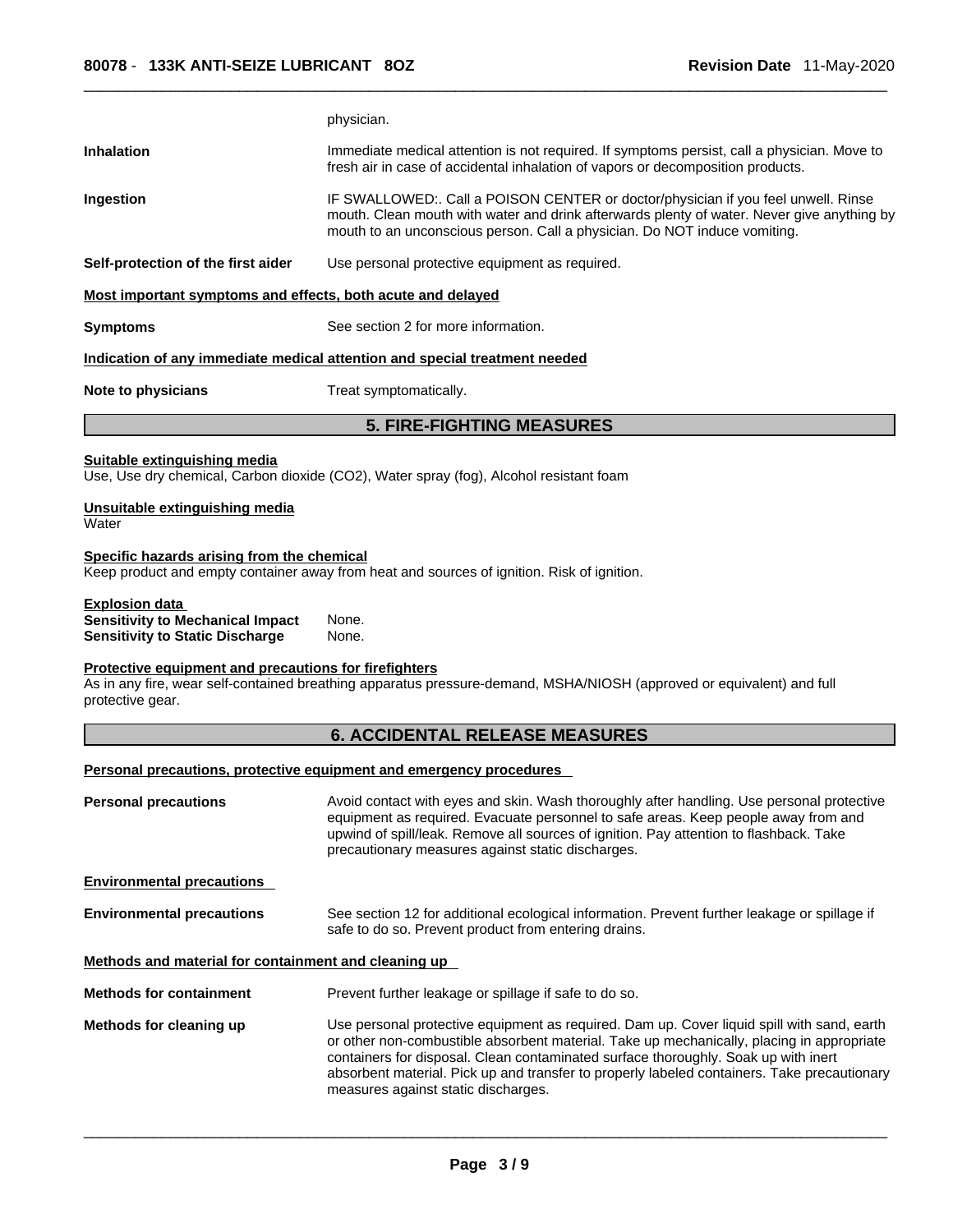**Prevention of secondary hazards** Clean contaminated objects and areas thoroughly observing environmental regulations.

## **7. HANDLING AND STORAGE**

#### **Precautions for safe handling**

**Advice on safe handling** Use with local exhaust ventilation. All equipment used when handling the productmust be grounded. Keep away from heat/sparks/open flames/hot surfaces. - No smoking. Use personal protective equipment as required.Do not breathe dust/fume/gas/mist/vapors/spray. Take necessary action to avoid static electricity discharge (which might cause ignition of organic vapors).

## **Conditions for safe storage, including any incompatibilities**

**Storage Conditions** Keep containers tightly closed in a cool, well-ventilated place. Keep away from heat. Keep in properly labeled containers.

#### **Incompatible materials** Strong oxidizing agents, Acids, Alkalis, Amines

## **8. EXPOSURE CONTROLS/PERSONAL PROTECTION**

## **Control parameters Exposure Guidelines** .

| <b>EXPOSURE GUIGENMES</b> |                                     |                                                |                                              |
|---------------------------|-------------------------------------|------------------------------------------------|----------------------------------------------|
| <b>Chemical Name</b>      | <b>ACGIH TLV</b>                    | <b>OSHA PEL</b>                                | <b>NIOSH IDLH</b>                            |
| CALCIUM OXIDE             | TWA: $2 \text{ mq/m}^3$             | TWA: $5 \text{ mg/m}^3$                        | IDLH: $25 \text{ mg/m}^3$                    |
| 1305-78-8                 |                                     | (vacated) TWA: $5 \text{ mg/m}^3$<br>not in    | TWA: $2 \text{ mg/m}^3$                      |
|                           |                                     | effect as a result of reconsideration          |                                              |
| <b>GRAPHITE</b>           | TWA: $2 \text{ mg/m}^3$ respirable  | TWA: 15 $mq/m3$ total dust                     | IDLH: 1250 mg/m <sup>3</sup>                 |
| 7782-42-5                 | particulate matter all forms except | synthetic                                      | TWA: $2.5 \text{ mg/m}^3$ natural respirable |
|                           | graphite fibers                     | TWA: 5 $mg/m3$ respirable fraction             | dust                                         |
|                           |                                     | synthetic                                      |                                              |
|                           |                                     | (vacated) TWA: $2.5 \text{ mg/m}^3$            |                                              |
|                           |                                     | respirable dust natural                        |                                              |
|                           |                                     | (vacated) TWA: 10 mg/m <sup>3</sup> total      |                                              |
|                           |                                     | dust synthetic                                 |                                              |
|                           |                                     | (vacated) TWA: 5 mg/m <sup>3</sup> respirable  |                                              |
|                           |                                     | fraction synthetic                             |                                              |
|                           |                                     | TWA: 15 mppcf natural                          |                                              |
| <b>ALUMINIUM POWDER</b>   | TWA: 1 $mg/m3$ respirable           | TWA: 15 $mq/m3$ total dust                     | TWA: $10 \text{ mg/m}^3$<br>total dust       |
| 7429-90-5                 | particulate matter                  | TWA: 5 $mg/m3$ respirable fraction             | TWA: $5 \text{ mg/m}^3$ respirable dust      |
|                           |                                     | (vacated) TWA: $15 \text{ mg/m}^3$ total       | TWA: $5 \text{ mg/m}^3$ AI                   |
|                           |                                     | dust                                           |                                              |
|                           |                                     | (vacated) TWA: 5 mg/m <sup>3</sup> respirable  |                                              |
|                           |                                     | fraction (vacated) TWA: 5 mg/m <sup>3</sup> Al |                                              |
|                           |                                     | Aluminum                                       |                                              |

*NIOSH IDLH Immediately Dangerous to Life or Health* 

**Other Information** Vacated limits revoked by the Court of Appeals decision in AFL-CIO v.OSHA, 965 F.2d 962 (11th Cir., 1992).

#### **Appropriate engineering controls**

#### **Engineering Controls** Showers Eyewash stations Ventilation systems

### **Individual protection measures, such as personal protective equipment**

| <b>Eye/face protection</b>    | Tight sealing safety goggles.                                                            |
|-------------------------------|------------------------------------------------------------------------------------------|
| Skin and body protection      | Wear protective natural rubber, nitrile rubber, Neoprene™ or PVC gloves.                 |
| <b>Respiratory protection</b> | Use NIOSH-approved air-purifying respirator with organic vapor cartridge or canister, as |
|                               |                                                                                          |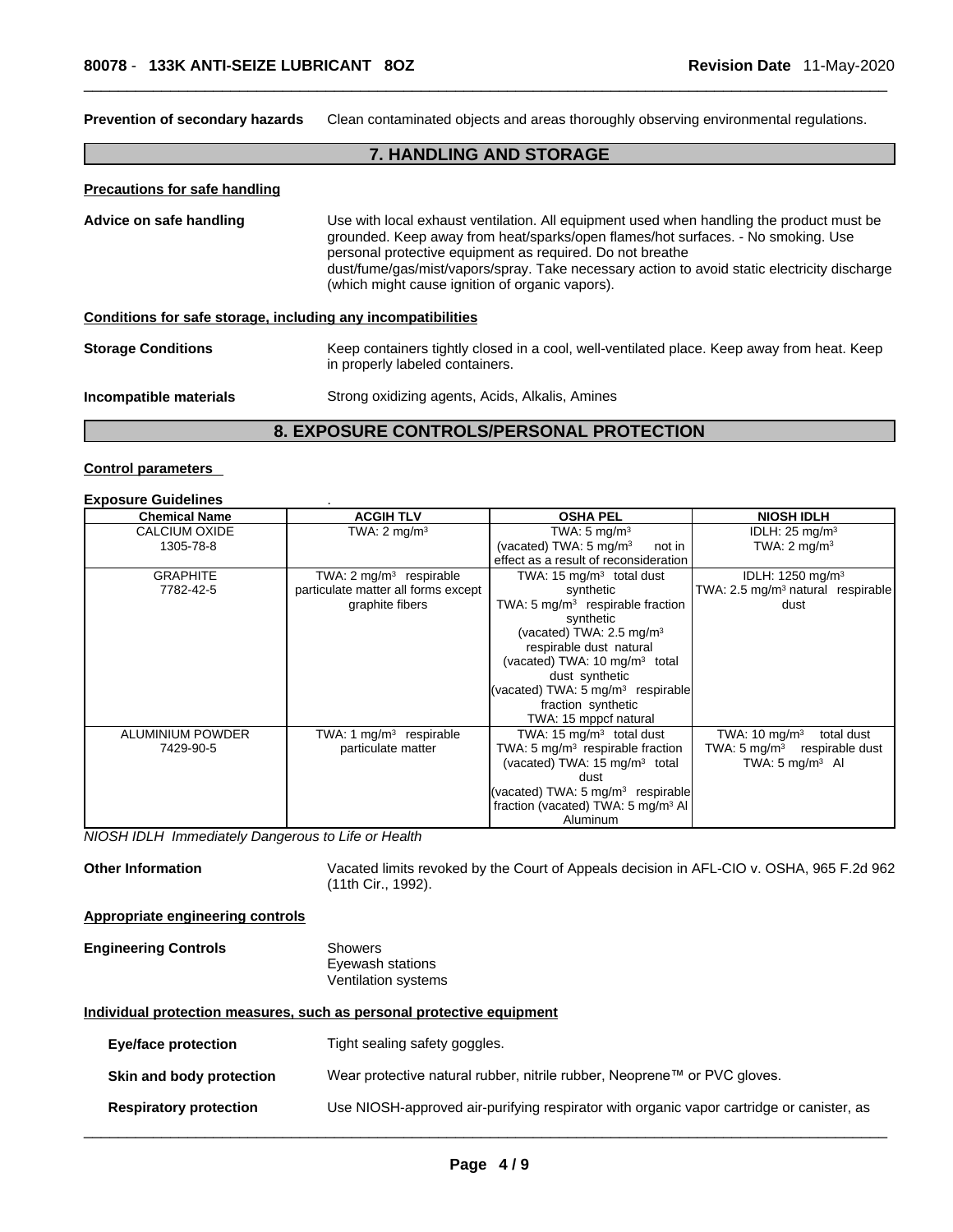appropriate.

**General Hygiene Considerations** When using do not eat, drink or smoke. Regular cleaning of equipment, work area and clothing is recommended.

## 9. PHYSICAL AND CHEMICAL PROPERTIES

| 9.1. Information on basic physical and chemical properties |                          |                     |
|------------------------------------------------------------|--------------------------|---------------------|
| <b>Physical state</b>                                      | Paste Liquid             |                     |
| Appearance                                                 | Silver                   |                     |
| Odor                                                       | Petroleum                |                     |
| <b>Odor threshold</b>                                      | No information available |                     |
|                                                            |                          |                     |
| <b>Property</b>                                            | <b>Values</b>            | Remarks • Method    |
| рH                                                         | No information available |                     |
| Melting point / freezing point                             | No information available |                     |
| Boiling point / boiling range                              | No information available |                     |
| <b>Flash point</b>                                         | > 95 °C / > 203 °F       | Tag Closed Cup      |
| <b>Evaporation rate</b>                                    | < 1                      | Butyl acetate $= 1$ |
| Flammability (solid, gas)                                  | No information available |                     |
| <b>Flammability Limit in Air</b>                           |                          |                     |
| <b>Upper flammability limit:</b>                           | No information available |                     |
| Lower flammability limit:                                  | No information available |                     |
| Vapor pressure                                             | $<$ 5 mm Hg              |                     |
| Vapor density                                              | >1                       | $Air = 1$           |
| <b>Relative density</b>                                    | 1.17                     |                     |
| <b>Water solubility</b>                                    | Negligible               |                     |
| Solubility(ies)                                            | No information available |                     |
| <b>Partition coefficient</b>                               | No information available |                     |
| <b>Autoignition temperature</b>                            | No information available |                     |
| <b>Decomposition temperature</b>                           | No information available |                     |
| <b>Kinematic viscosity</b>                                 | No information available |                     |
| <b>Dynamic viscosity</b>                                   | No information available |                     |
| <b>Explosive properties</b>                                | No information available |                     |
| <b>Oxidizing properties</b>                                | No information available |                     |
|                                                            |                          |                     |
| <b>Other Information</b>                                   |                          |                     |
| <b>Softening point</b>                                     | No information available |                     |
| <b>Molecular weight</b>                                    | No information available |                     |
| <b>VOC Content (%)</b>                                     | $\Omega$                 |                     |
| <b>Density</b>                                             | No information available |                     |
| <b>Bulk density</b>                                        | No information available |                     |
| <b>SADT</b> (self-accelerating                             | No information available |                     |
| decomposition temperature)                                 |                          |                     |
|                                                            |                          |                     |

# **10. STABILITY AND REACTIVITY**

## **Reactivity**

No information available

## **Chemical stability**

Stable under normal conditions

## **Possibility of Hazardous Reactions**

None under normal processing.

#### **Conditions to avoid**

Heat, flames and sparks.

## **Incompatible materials**

Strong oxidizing agents, Acids, Alkalis, Amines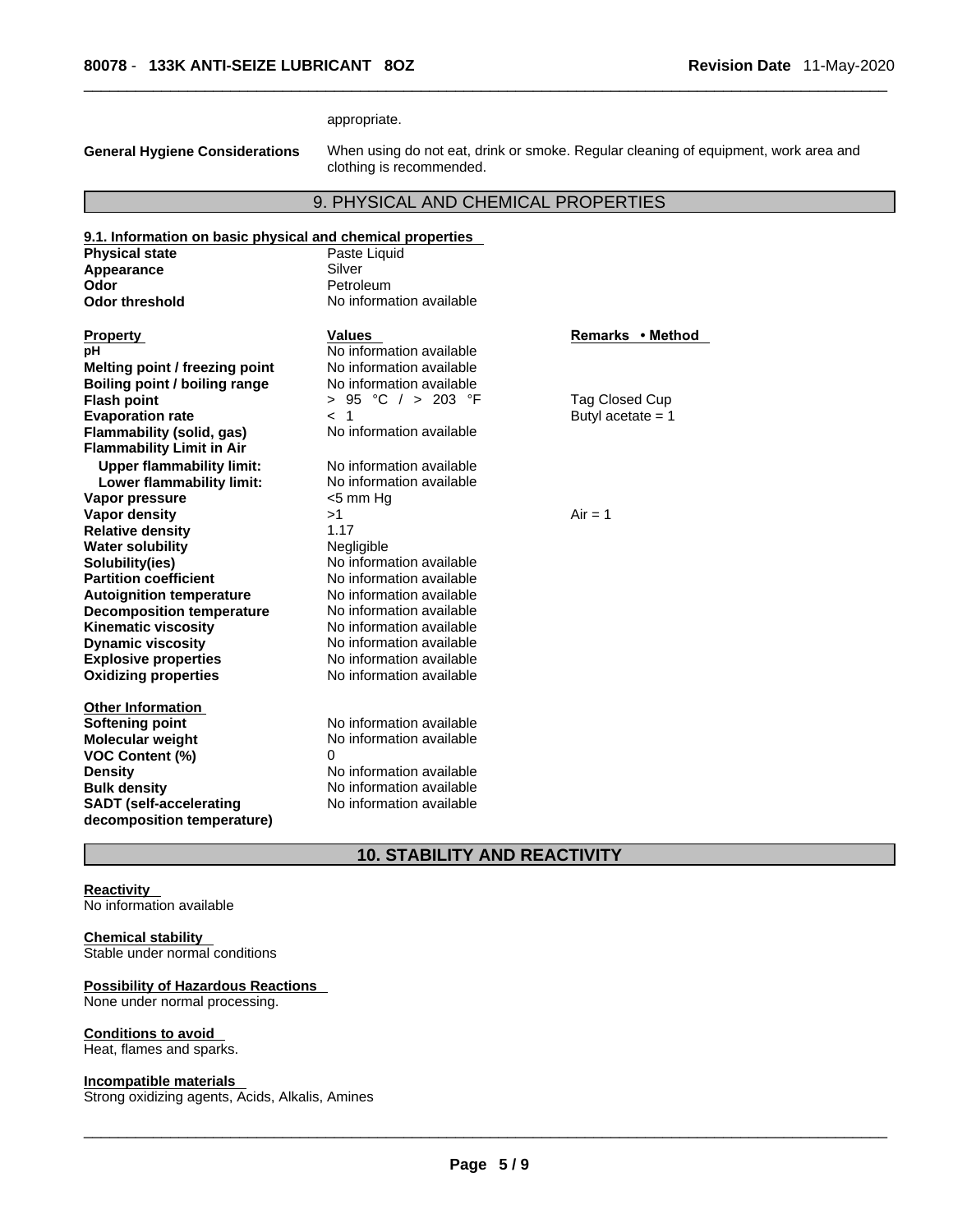## **Hazardous Decomposition Products**

Carbon oxides

## **11. TOXICOLOGICAL INFORMATION**

### **Information on likely routes of exposure**

| <b>Inhalation</b>   | May cause irritation of respiratory tract.                                         |
|---------------------|------------------------------------------------------------------------------------|
| Eye contact         | Contact with eyes may cause irritation. May cause redness and tearing of the eyes. |
| <b>Skin contact</b> | May cause skin irritation and/or dermatitis.                                       |
| Ingestion           | Harmful if swallowed.                                                              |

| <b>Chemical Name</b> | Oral LD50             | <b>Dermal LD50</b> | <b>Inhalation LC50</b>                |  |
|----------------------|-----------------------|--------------------|---------------------------------------|--|
| CALCIUM OXIDE        | (Rat<br>$= 500$ mg/kg |                    |                                       |  |
| 1305-78-8            |                       |                    |                                       |  |
| <b>GRAPHITE</b>      |                       |                    | (Rat) 4 h<br>> 2000 mg/m <sup>3</sup> |  |
| 7782-42-5            |                       |                    |                                       |  |

## **Information on toxicological effects**

**Symptoms** No information available.

## **Delayed and immediate effects as well as chronic effects from short and long-term exposure**

| <b>Skin corrosion/irritation</b>       | Irritating to skin.                                                                |             |                                                                                          |             |
|----------------------------------------|------------------------------------------------------------------------------------|-------------|------------------------------------------------------------------------------------------|-------------|
| Serious eye damage/eye irritation      | Irritating to eyes.                                                                |             |                                                                                          |             |
| <b>Sensitization</b>                   | No information available.                                                          |             |                                                                                          |             |
| Germ cell mutagenicity                 | No information available.                                                          |             |                                                                                          |             |
| Carcinogenicity                        |                                                                                    |             | The table below indicates whether each agency has listed any ingredient as a carcinogen. |             |
| <b>Chemical Name</b>                   | <b>ACGIH</b>                                                                       | <b>IARC</b> | <b>NTP</b>                                                                               | <b>OSHA</b> |
| <b>PARAFFIN OILS</b>                   | A2                                                                                 | Group 1     | Known                                                                                    | X           |
| ((PETROLEUM),                          |                                                                                    |             |                                                                                          |             |
| <b>CATALYTIC DEWAXED</b>               |                                                                                    |             |                                                                                          |             |
| LIGHT                                  |                                                                                    |             |                                                                                          |             |
| 64742-71-8                             |                                                                                    |             |                                                                                          |             |
|                                        | ACGIH (American Conference of Governmental Industrial Hygienists)                  |             |                                                                                          |             |
| A2 - Suspected Human Carcinogen        |                                                                                    |             |                                                                                          |             |
|                                        | IARC (International Agency for Research on Cancer)                                 |             |                                                                                          |             |
| Group 1 - Carcinogenic to Humans       |                                                                                    |             |                                                                                          |             |
| Not classifiable as a human carcinogen |                                                                                    |             |                                                                                          |             |
| NTP (National Toxicology Program)      |                                                                                    |             |                                                                                          |             |
| Known - Known Carcinogen               |                                                                                    |             |                                                                                          |             |
| X - Present                            | OSHA (Occupational Safety and Health Administration of the US Department of Labor) |             |                                                                                          |             |
| <b>Target Organ Effects</b>            |                                                                                    |             | Central Vascular System (CVS), Eyes, Respiratory system, Skin.                           |             |
|                                        |                                                                                    |             |                                                                                          |             |
|                                        | The following values are calculated based on chapter 3.1 of the GHS document .     |             |                                                                                          |             |
| <b>ATEmix (oral)</b>                   | 1624 mg/kg                                                                         |             |                                                                                          |             |

| ALLINA (VIGI)                    | $102 - 1119119$ |
|----------------------------------|-----------------|
| ATEmix (dermal)                  | 3946 mg/kg      |
| <b>ATEmix (inhalation-vapor)</b> | 32255 mg/l      |

# **12. ECOLOGICAL INFORMATION**

## **Ecotoxicity**

0.10105 % of the mixture consists of component(s) of unknown hazards to the aquatic environment

## **Persistence and degradability**

No information available.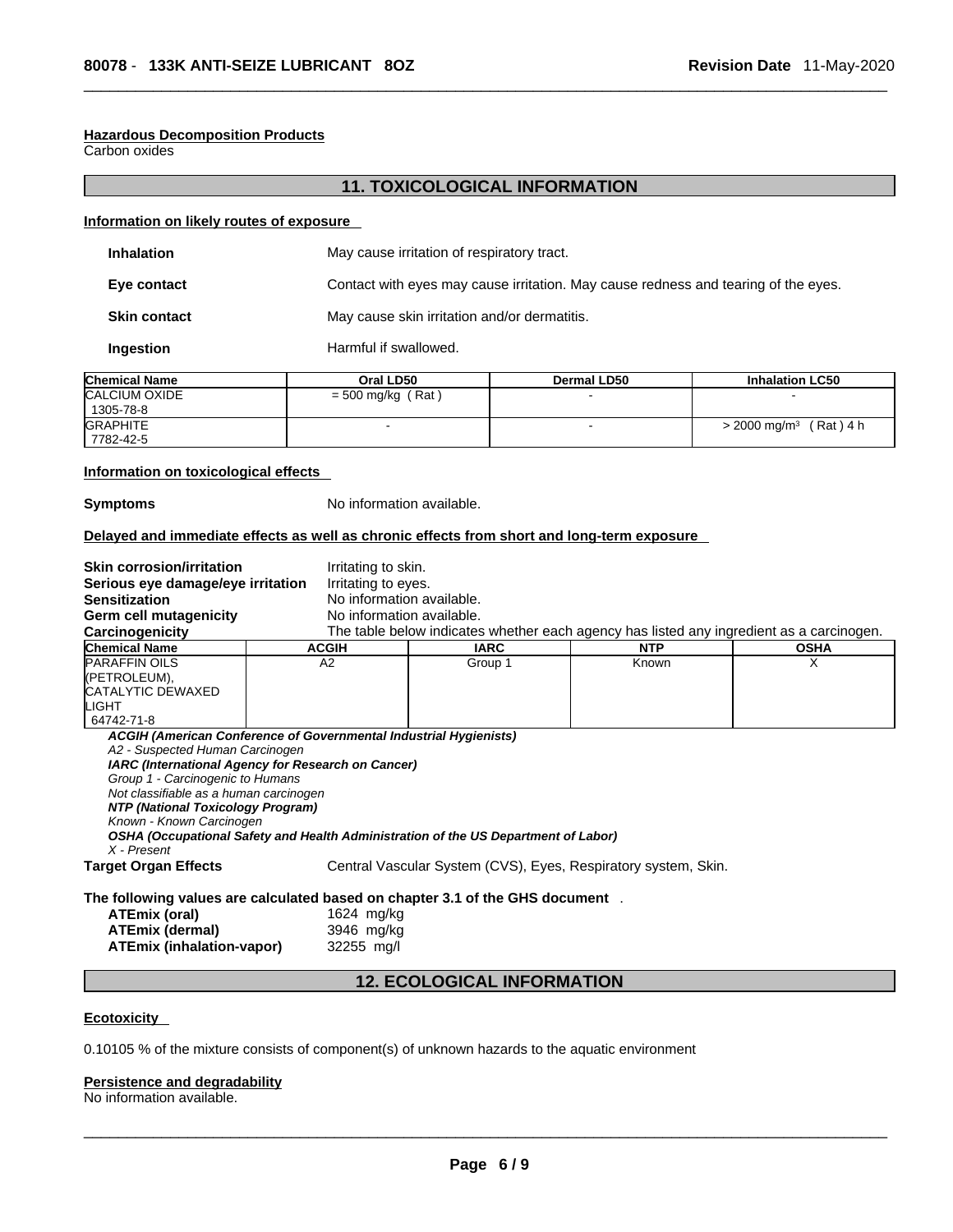#### **Bioaccumulation**

No information available.

#### **Mobility**

No information available.

## **Other adverse effects**

No information available

## **13. DISPOSAL CONSIDERATIONS**

## **Waste treatment methods**

| <b>Disposal of wastes</b>  | Disposal should be in accordance with applicable regional, national and local laws and<br>regulations. |
|----------------------------|--------------------------------------------------------------------------------------------------------|
| Contaminated packaging     | Do not reuse container.                                                                                |
| <b>US EPA Waste Number</b> | Not applicable                                                                                         |

This product contains one or more substances that are listed with the State of California as a hazardous waste.

| <b>Chemical Name</b> | California Hazardous Waste Status |
|----------------------|-----------------------------------|
| CALCIUM OXIDE        | Corrosive                         |
| 1305-78-8            |                                   |
| ALUMINIUM POWDER     | Ignitable powder                  |
| 7429-90-5            |                                   |

## **14. TRANSPORT INFORMATION**

| DOT<br>Proper shipping name:         | Not regulated |
|--------------------------------------|---------------|
| IATA<br>Proper shipping name:        | Not regulated |
| <b>IMDG</b><br>Proper shipping name: | Not regulated |

| <b>15. REGULATORY INFORMATION</b> |                 |  |  |  |
|-----------------------------------|-----------------|--|--|--|
| <b>International Inventories</b>  |                 |  |  |  |
| <b>TSCA</b>                       | Complies        |  |  |  |
| <b>DSL/NDSL</b>                   | Complies        |  |  |  |
| <b>EINECS/ELINCS</b>              | Complies        |  |  |  |
| <b>ENCS</b>                       | Does not comply |  |  |  |
| <b>IECSC</b>                      | Complies        |  |  |  |
| <b>KECL</b>                       | Complies        |  |  |  |
| <b>PICCS</b>                      | Complies        |  |  |  |
| <b>AICS</b>                       | Complies        |  |  |  |

## **Legend:**

**TSCA** - United States Toxic Substances Control Act Section 8(b) Inventory **DSL/NDSL** - Canadian Domestic Substances List/Non-Domestic Substances List  **EINECS/ELINCS** - European Inventory of Existing Chemical Substances/European List of Notified Chemical Substances **ENCS** - Japan Existing and New Chemical Substances **IECSC** - China Inventory of Existing Chemical Substances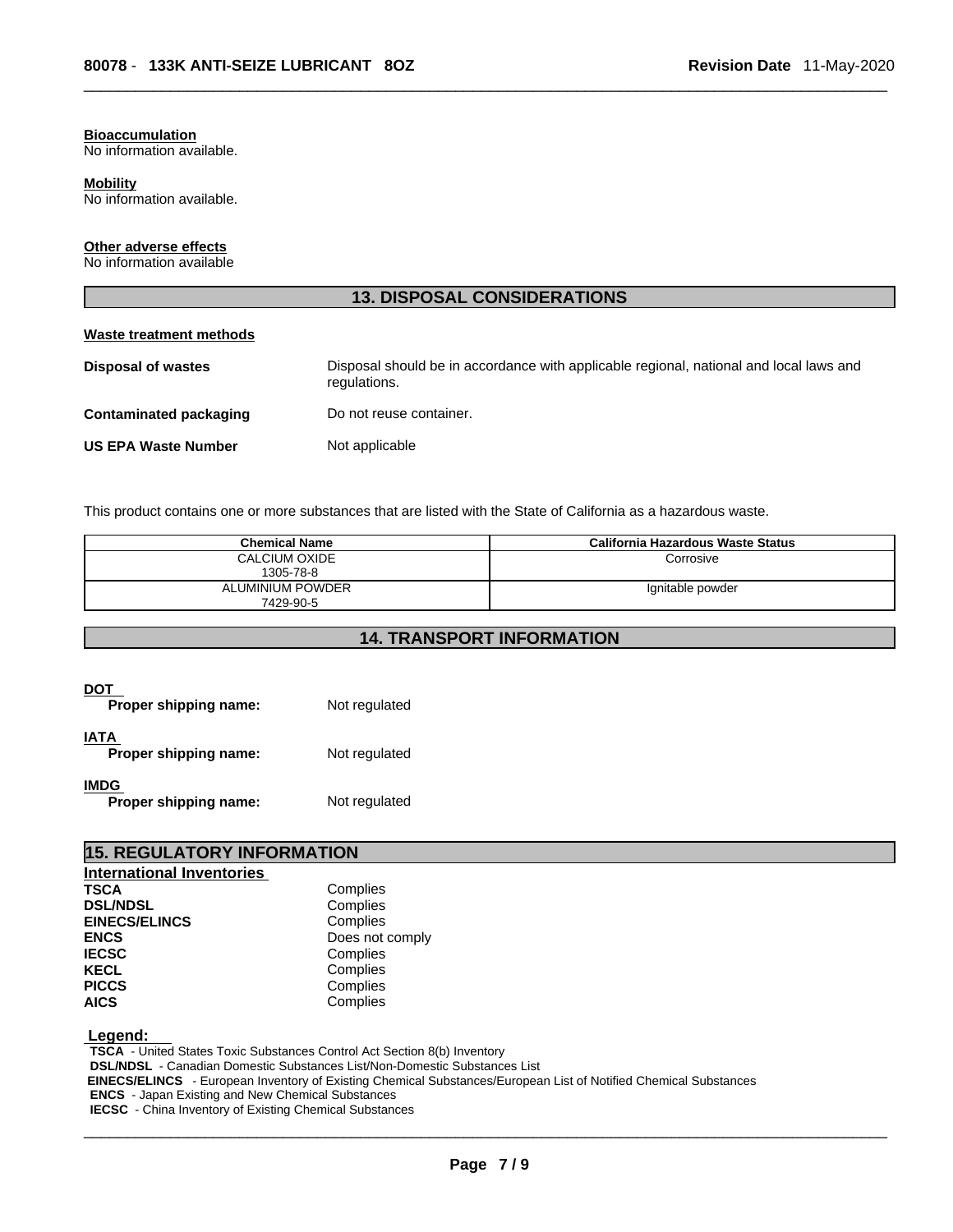**KECL** - Korean Existing and Evaluated Chemical Substances

**PICCS** - Philippines Inventory of Chemicals and Chemical Substances

**AICS** - Australian Inventory of Chemical Substances

## **US Federal Regulations**

## **SARA 313**

Section 313 of Title III of the Superfund Amendments and Reauthorization Act of 1986 (SARA). This product contains a chemical or chemicals which are subject to the reporting requirements of the Act and Title 40 of the Code of Federal Regulations, Part 372

| <b>Chemical Name</b>                  | <b>SARA 313 - Threshold Values %</b> |  |  |
|---------------------------------------|--------------------------------------|--|--|
| ALUMINIUM POWDER - 7429-90-5          | 1.0                                  |  |  |
| <b>SARA 311/312 Hazard Categories</b> |                                      |  |  |
| Acute health hazard                   | Yes                                  |  |  |
| <b>Chronic Health Hazard</b>          | No                                   |  |  |
| Fire hazard                           | No                                   |  |  |
| Sudden release of pressure hazard     | No                                   |  |  |
| <b>Reactive Hazard</b>                | No                                   |  |  |

## **CWA (Clean WaterAct)**

This product contains the following substances which are regulated pollutants pursuant to the Clean Water Act (40 CFR 122.21 and 40 CFR 122.42)

#### **CERCLA**

This material, as supplied, contains one or more substances regulated as a hazardous substance under the Comprehensive Environmental Response Compensation and Liability Act (CERCLA) (40 CFR 302)

## **US State Regulations**

## **California Proposition 65**

This product contains the following Proposition 65 chemicals **U.S. State Right-to-Know Regulations** 

| <b>Chemical Name</b>       | <b>New Jersey</b> | <b>Massachusetts</b> | Pennsylvania |
|----------------------------|-------------------|----------------------|--------------|
| CALCIUM OXIDE              |                   |                      |              |
| 1305-78-8                  |                   |                      |              |
| <b>GRAPHITE</b>            |                   | ↗                    |              |
| 7782-42-5                  |                   |                      |              |
| ALUMINIUM POWDER           |                   |                      |              |
| 7429-90-5                  |                   |                      |              |
| PARAFFIN OILS (PETROLEUM), |                   |                      |              |
| CATALYTIC DEWAXED LIGHT    |                   |                      |              |
| 64742-71-8                 |                   |                      |              |
| <b>COPPER</b>              |                   |                      |              |
| 7440-50-8                  |                   |                      |              |

#### **U.S. EPA Label Information**

**EPA Pesticide Registration Number** Not applicable

#### **WHMIS Hazard Class**

D2A - Very toxic materials

## **16. OTHER INFORMATION, INCLUDING DATE OF PREPARATION OF THE LAST REVISION**

**Health hazards 2 - Flammability 1 - Instability 0**<br> **Health hazards 2 - Flammability 1 - Physical haz** 

**Flammability 1 Physical hazards** 0

**Personal protection** B

NFPA (National Fire Protection Association) HMIS (Hazardous Material Information System)

## **Revision Date** 11-May-2020

#### **Disclaimer**

Illinois Tool Works Inc. believes the information contained in this data sheet is accurate as of the date compiled.